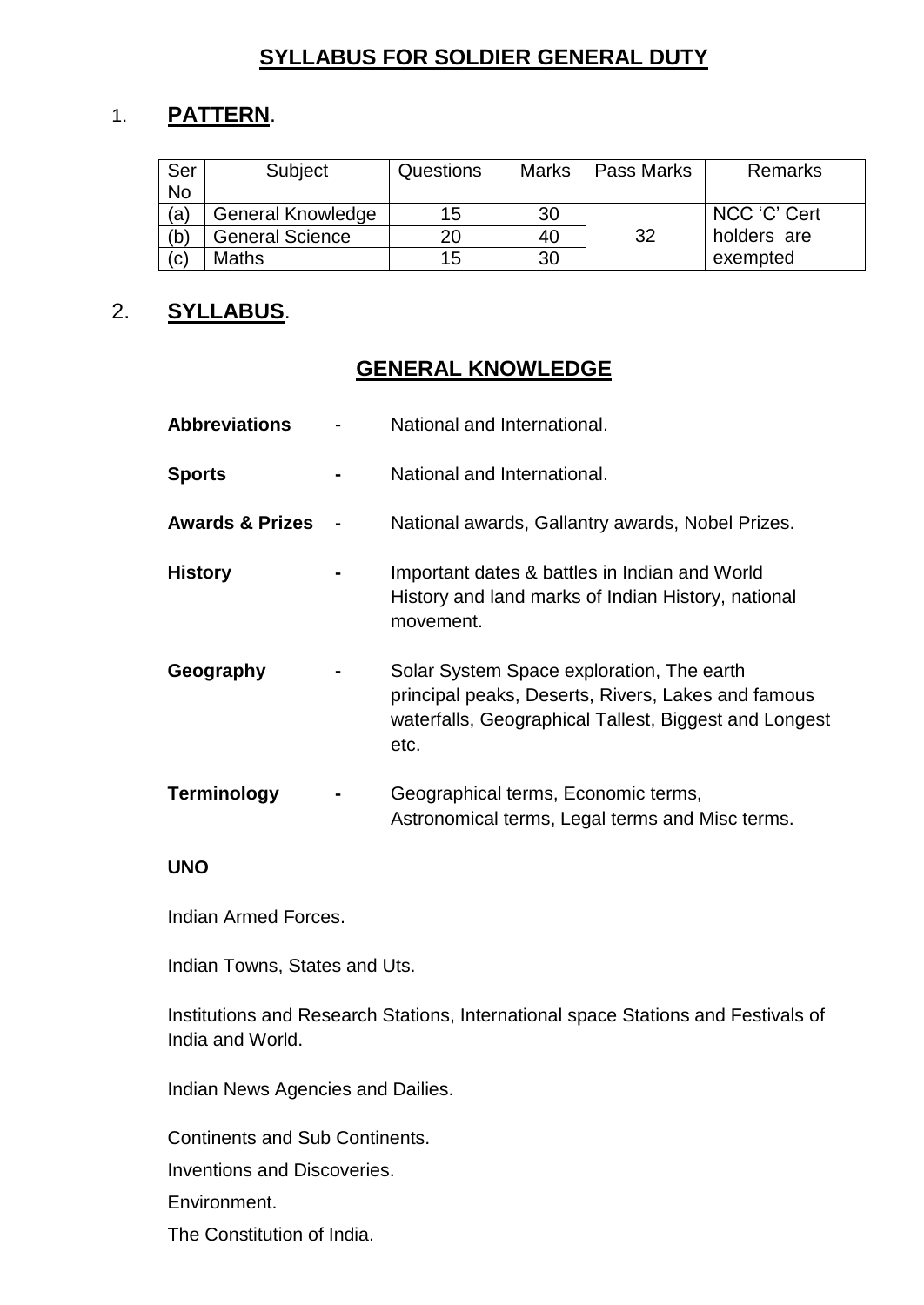Religious communities and Principal Languages.

National and International Days.

International Organizations.

Books and Authors.

The world of Plants and animals.

Current Affairs and "Who's Who".

**Note**:- **The above syllabus is not a comprehensive list of topics pertaining to the subject. At times questions may be asked other than the above topics but definitely within the syllabus of CBSE.**

## **GENERAL SCIENCE**

**Human Body -** Food and nutrition, diseases and prevention, vitamins and their uses.

Question of General Science consisting of topic related to Physics, Chemistry and Biology. based on fundamentals and day to day activities.

Medical Terms.

Scientific Terms.

Scientific and Research Institutes in India.

**IO/Numeral Ability**. The questions will be based on the ability of the candidates of age group ranging between 16 & 20 years.

## **MATHEMATICS**

#### **Arithmetic**

Consisting of numbers, HCF, LCM, Decimal fraction, square roots, percentage, Average, Ratio and proportion, partnership, profit & loss, unitary method, time work and distance, simple interest.

#### **Algebra**

Basic operations and factorization, HCF and LCM, quadratic equations.